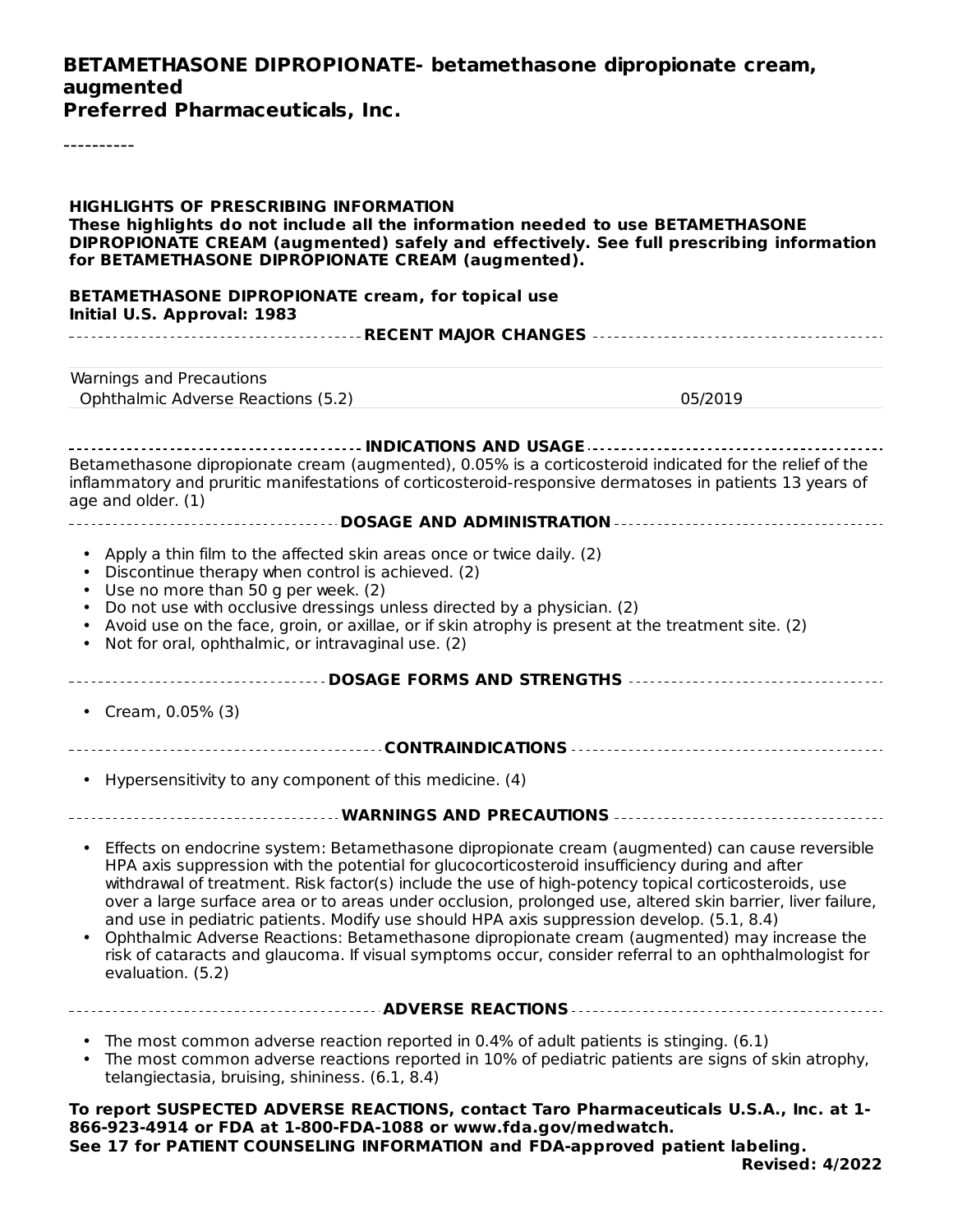#### **FULL PRESCRIBING INFORMATION: CONTENTS\***

- **1 INDICATIONS AND USAGE**
- **2 DOSAGE AND ADMINISTRATION**
- **3 DOSAGE FORMS AND STRENGTHS**
- **4 CONTRAINDICATIONS**

#### **5 WARNINGS AND PRECAUTIONS**

- 5.1 Effects on Endocrine System
- 5.2 Ophthalmic Adverse Reactions
- 5.3 Allergic Contact Dermatitis

## **6 ADVERSE REACTIONS**

- 6.1 Clinical Trials Experience
- 6.2 Postmarketing Experience

## **8 USE IN SPECIFIC POPULATIONS**

- 8.1 Pregnancy
- 8.2 Lactation
- 8.4 Pediatric Use
- 8.5 Geriatric Use

#### **11 DESCRIPTION**

#### **12 CLINICAL PHARMACOLOGY**

- 12.1 Mechanism of Action
- 12.2 Pharmacodynamics
- 12.3 Pharmacokinetics

# **13 NONCLINICAL TOXICOLOGY**

13.1 Carcinogenesis, Mutagenesis, Impairment of Fertility

#### **14 CLINICAL STUDIES**

#### **16 HOW SUPPLIED/STORAGE AND HANDLING**

#### **17 PATIENT COUNSELING INFORMATION**

 $\ast$  Sections or subsections omitted from the full prescribing information are not listed.

## **FULL PRESCRIBING INFORMATION**

## **1 INDICATIONS AND USAGE**

Betamethasone dipropionate cream (augmented) is a corticosteroid indicated for the relief of the inflammatory and pruritic manifestations of corticosteroid-responsive dermatoses in patients 13 years of age or older.

## **2 DOSAGE AND ADMINISTRATION**

Apply a thin film of betamethasone dipropionate cream (augmented) to the affected skin areas once or twice daily.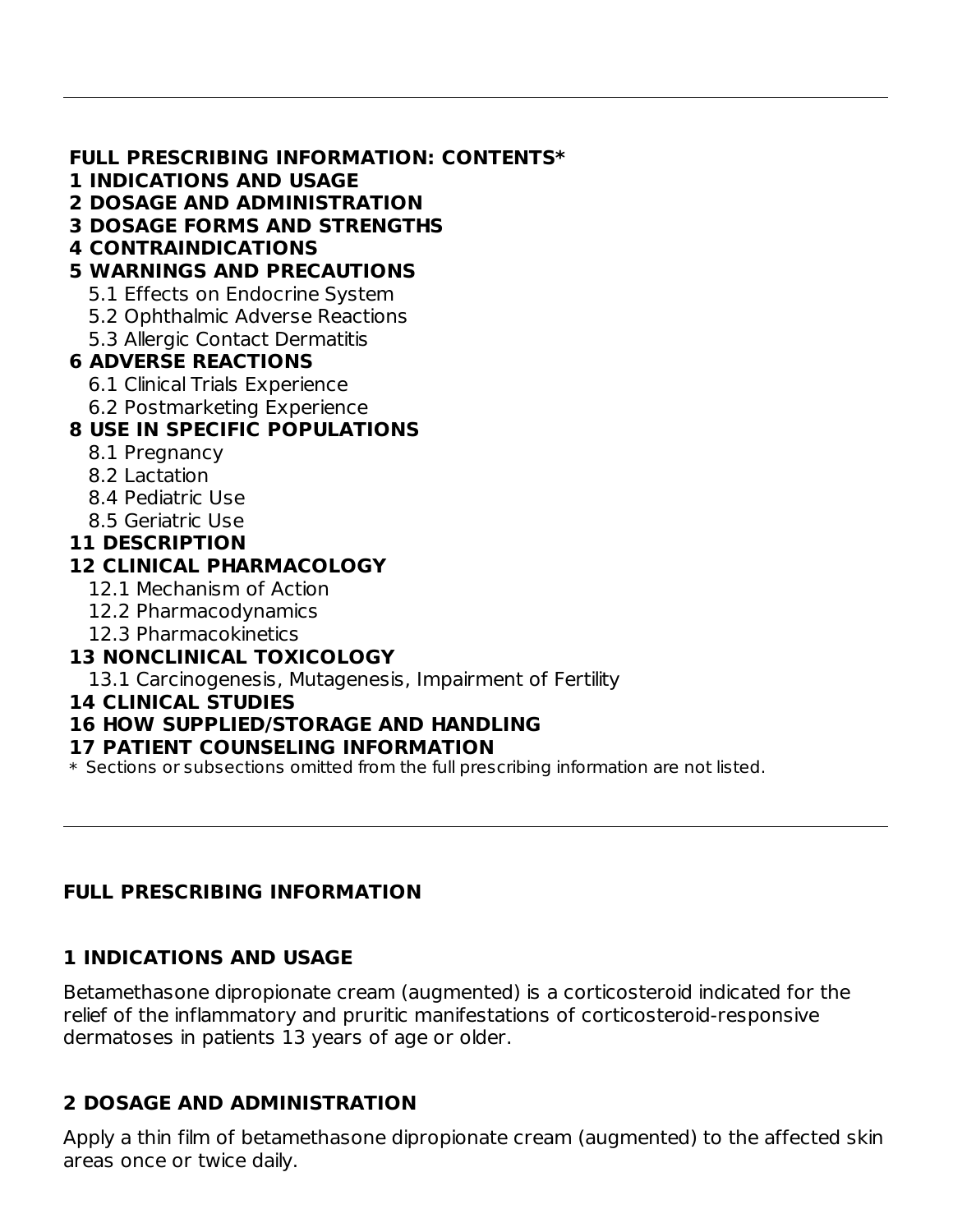Therapy should be discontinued when control is achieved. Betamethasone dipropionate cream (augmented) is a high-potency corticosteroid. Treatment with betamethasone dipropionate cream (augmented) should not exceed 50 g per week because of the potential for the drug to suppress the hypothalamic-pituitary-adrenal (HPA) axis [see Warnings and Precautions (5.1)].

Betamethasone dipropionate cream (augmented) should not be used with occlusive dressings unless directed by a physician.

Avoid contact with eyes. Wash hands after each application.

Avoid use on the face, groin, or axillae, or if skin atrophy is present at the treatment site.

Betamethasone dipropionate cream (augmented) is for topical use only. It is not for oral, ophthalmic, or intravaginal use.

## **3 DOSAGE FORMS AND STRENGTHS**

Cream, 0.05%. Each gram of betamethasone dipropionate cream USP (augmented), 0.05% contains 0.64 mg betamethasone dipropionate (equivalent to 0.5 mg betamethasone) in a white cream base.

#### **4 CONTRAINDICATIONS**

Betamethasone dipropionate cream (augmented), is contraindicated in patients who are hypersensitive to betamethasone dipropionate, to other corticosteroids, or to any ingredient in this preparation.

## **5 WARNINGS AND PRECAUTIONS**

#### **5.1 Effects on Endocrine System**

Betamethasone dipropionate cream (augmented) can produce reversible hypothalamicpituitary-adrenal (HPA) axis suppression with the potential for glucocorticosteroid insufficiency. This may occur during treatment or after withdrawal of treatment. Factors that predispose to HPA axis suppression include the use of high-potency steroids, large treatment surface areas, prolonged use, use of occlusive dressings, altered skin barrier, liver failure, and young age. Evaluation for HPA axis suppression may be done by using the adrenocorticotropic hormone (ACTH) stimulation test.

Betamethasone dipropionate cream (augmented), 0.05% was applied once daily at 7 grams per day for 1 week to diseased skin, in adult subjects with psoriasis or atopic dermatitis, to study its effects on the HPA axis. The results suggested that the drug lowered adrenal corticosteroid secretion, although plasma cortisol levels did not go below the lower limit of the normal range.

In an open-label pediatric trial of 60 evaluable subjects (3 months to 12 years of age), 19 subjects showed evidence of HPA axis suppression. Four (4) subjects were tested 2 weeks after discontinuation of betamethasone dipropionate cream (augmented), 0.05%, and 3 of the 4 (75%) had complete recovery of HPA axis function. The proportion of subjects with adrenal suppression in this trial was progressively greater, the younger the age group.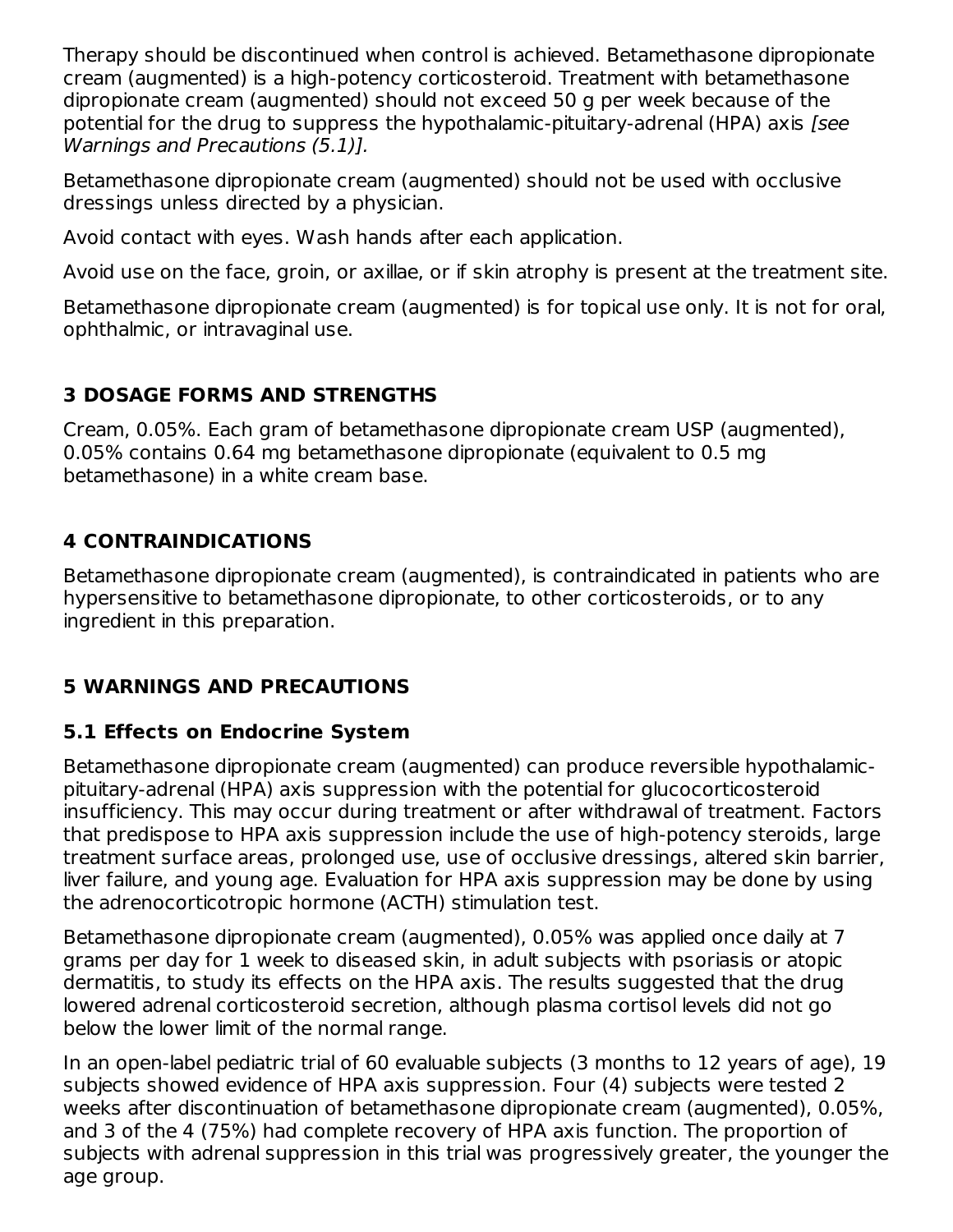If HPA axis suppression is documented, gradually withdraw the drug, reduce the frequency of application, or substitute with a less potent corticosteroid. Infrequently, signs and symptoms of steroid withdrawal may occur, requiring supplemental systemic corticosteroids.

Cushing's syndrome and hyperglycemia may also occur with topical corticosteroids. These events are rare and generally occur after prolonged exposure to excessively large doses, especially of high-potency topical corticosteroids.

Pediatric patients may be more susceptible to systemic toxicity due to their larger skin surface to body mass ratios [see Use in Specific Populations (8.4)].

## **5.2 Ophthalmic Adverse Reactions**

Use of topical corticosteroids, including betamethasone dipropionate cream (augmented), may increase the risk of posterior subcapsular cataracts and glaucoma. Cataracts and glaucoma have been reported postmarketing with the use of topical corticosteroid products, including betamethasone dipropionate cream (augmented) [see Adverse Reactions (6.2)].

Avoid contact of betamethasone dipropionate cream (augmented) with eyes. Advise patients to report any visual symptoms and consider referral to an ophthalmologist for evaluation.

# **5.3 Allergic Contact Dermatitis**

Allergic contact dermatitis with corticosteroids is usually diagnosed by observing failure to heal rather than noting a clinical exacerbation. Such an observation should be corroborated with appropriate diagnostic patch testing. If irritation develops, topical corticosteroids should be discontinued and appropriate therapy instituted.

# **6 ADVERSE REACTIONS**

## **6.1 Clinical Trials Experience**

Because clinical trials are conducted under widely varying conditions, adverse reaction rates observed in the clinical trials of a drug cannot be directly compared to rates in the clinical trials of another drug and may not reflect the rates observed in clinical practice.

In controlled clinical trials, involving 242 adult subjects, the adverse reaction associated with the use of betamethasone dipropionate cream (augmented) reported at a frequency of 0.4% was stinging. It occurred in 1 subject.

In a controlled clinical trial involving 67 pediatric subjects from 3 months to 12 years of age, the adverse reactions associated with the use of betamethasone dipropionate cream (augmented) occurred in 7 of 67 (10%) subjects. Reported reactions included signs of skin atrophy (telangiectasia, bruising, shininess).

## **6.2 Postmarketing Experience**

Because adverse reactions are reported voluntarily from a population of uncertain size, it is not always possible to reliably estimate their frequency or establish a causal relationship to drug exposure.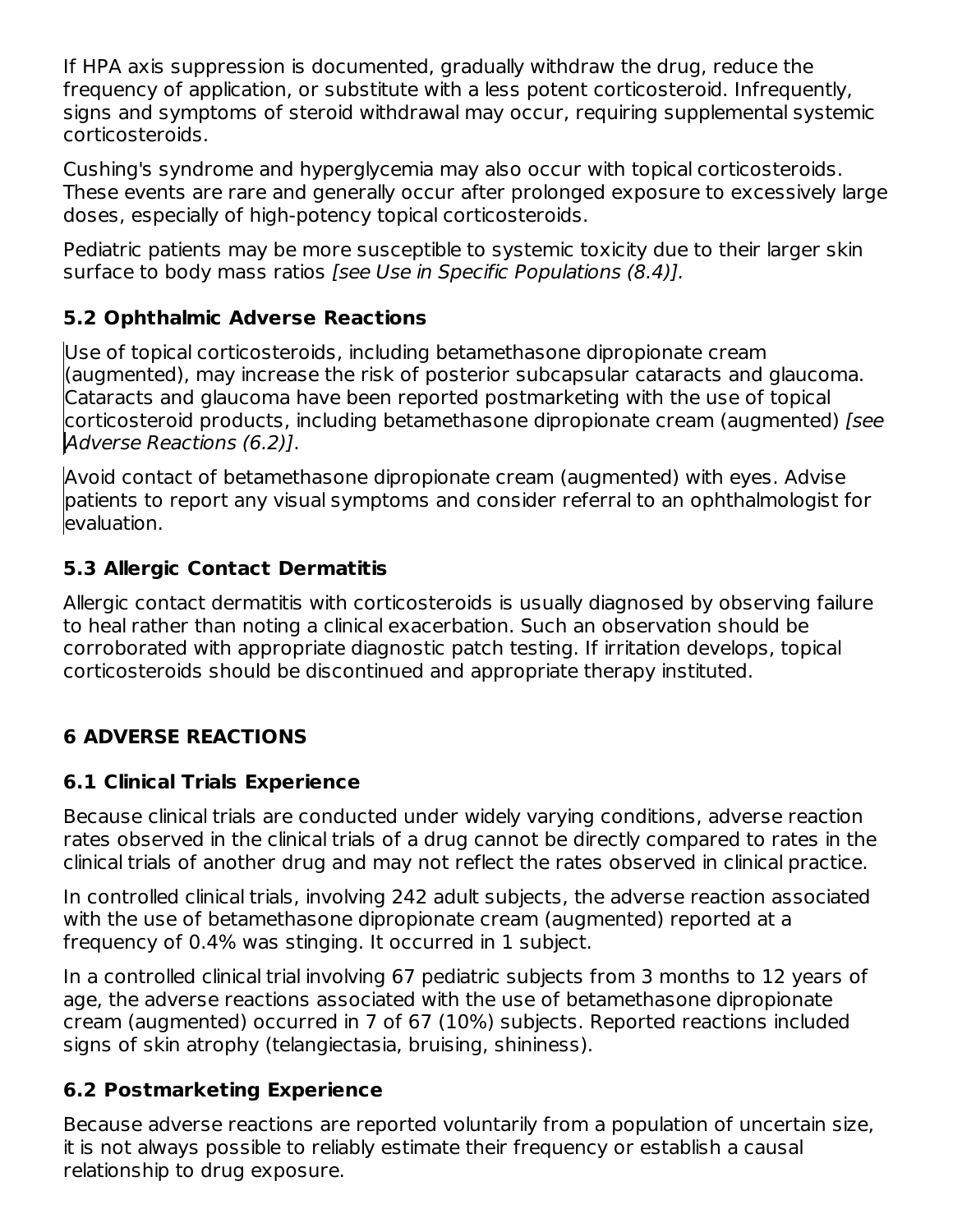Postmarketing reports for local adverse reactions to topical corticosteroids may also include: burning, itching, irritation, dryness, folliculitis, acneiform eruptions, hypopigmentation, perioral dermatitis, allergic contact dermatitis, secondary infection, hypertrichosis, skin atrophy, striae, and miliaria.

Hypersensitivity reactions, consisting of predominantly skin signs and symptoms, e.g., contact dermatitis, pruritus, bullous dermatitis, and erythematous rash have been reported.

Ophthalmic adverse reactions of cataracts, glaucoma, increased intraocular pressure, and central serous chorioretinopathy have been reported with the use of topical corticosteroids, including topical betamethasone products.

# **8 USE IN SPECIFIC POPULATIONS**

#### **8.1 Pregnancy**

#### Risk Summary

There are no available data on betamethasone dipropionate cream (augmented) use in pregnant women to identify a drug-associated risk of major birth defects, miscarriage, or adverse maternal or fetal outcomes.

Observational studies suggest an increased risk of low birthweight infants with the use of greater than 300 grams of potent or very potent topical corticosteroid during a pregnancy. Advise pregnant women that betamethasone dipropionate cream (augmented) may increase the risk of having a low birthweight infant and to use betamethasone dipropionate cream (augmented) on the smallest area of skin and for the shortest duration possible.

In animal reproduction studies, increased malformations, including umbilical hernias, cephalocele, and cleft palate, were observed after intramuscular administration of betamethasone dipropionate to pregnant rabbits. The available data do not allow the calculation of relevant comparisons between the systemic exposure of betamethasone dipropionate in animal studies to the systemic exposure that would be expected in humans after topical use of betamethasone dipropionate cream (augmented) (see Data).

The background risk of major birth defects and miscarriage for the indicated population is unknown. All pregnancies have a background risk of birth defect, loss, or other adverse outcomes. In the U.S. general population, the estimated risk of major birth defects and miscarriage in clinically recognized pregnancies is 2 to 4% and 15 to 20%, respectively.

#### Data

#### Animal Data

Betamethasone dipropionate has been shown to cause malformations in rabbits when given by the intramuscular route at doses of 0.05 mg/kg. The abnormalities observed included umbilical hernias, cephalocele, and cleft palate.

## **8.2 Lactation**

Risk Summary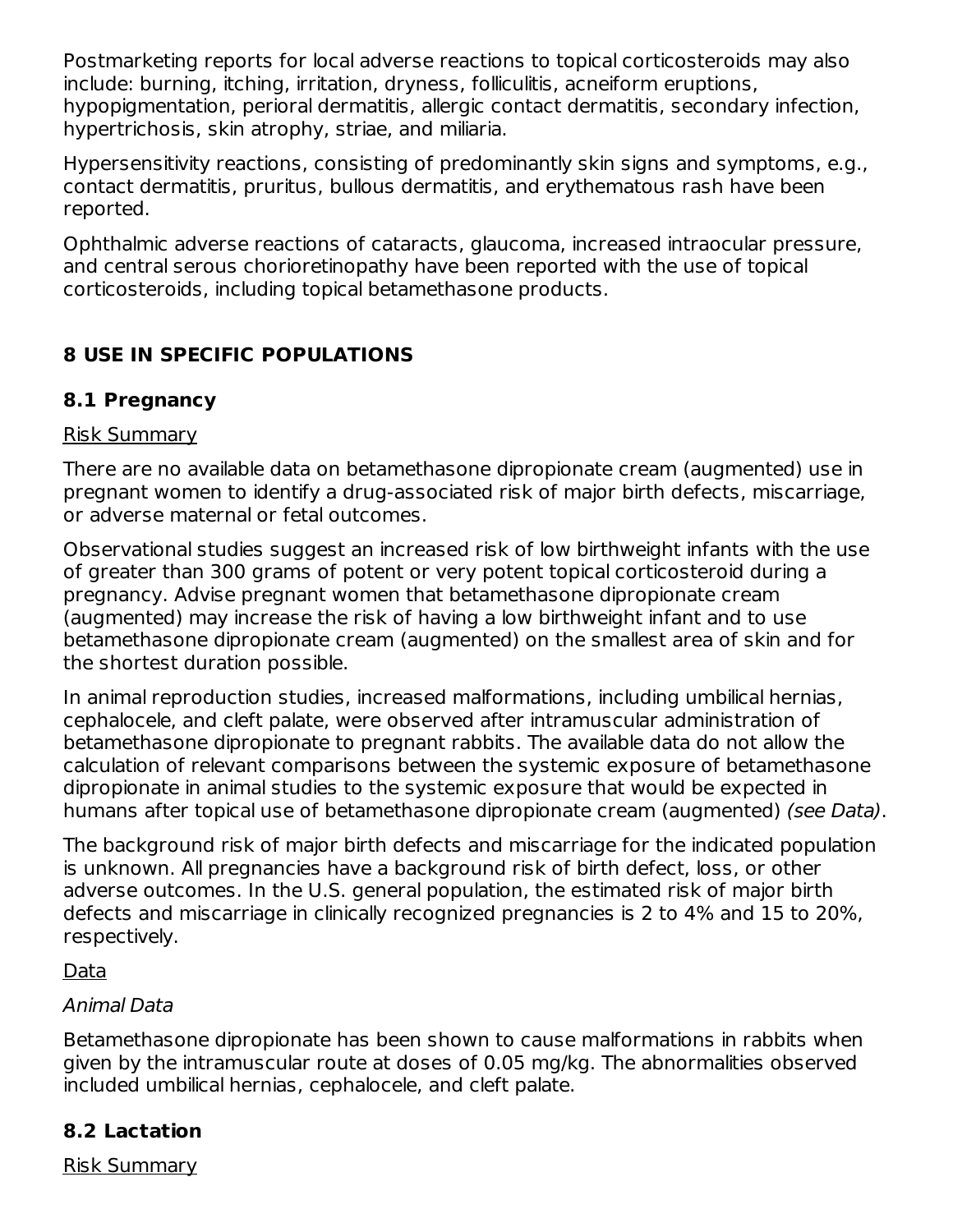There are no data regarding the excretion of betamethasone dipropionate in breast milk, the effects on the breastfed infant, or the effects on milk production after topical application of betamethasone dipropionate cream (augmented) to women who are breastfeeding.

It is possible that topical administration of large amounts of betamethasone dipropionate could result in sufficient systemic absorption to produce detectable quantities in human milk. The developmental and health benefits of breastfeeding should be considered along with the mother's clinical need for betamethasone dipropionate cream (augmented) and any potential adverse effects on the breastfed infant from betamethasone dipropionate cream (augmented) or from the underlying maternal condition.

#### Clinical Considerations

To minimize potential exposure to the breastfed infant via breast milk, use betamethasone dipropionate cream (augmented) on the smallest area of skin and for the shortest duration possible while breastfeeding. Advise breastfeeding women not to apply betamethasone dipropionate cream (augmented) directly to the nipple and areola to avoid direct infant exposure [see Use in Specific Populations (8.4)].

#### **8.4 Pediatric Use**

Use of betamethasone dipropionate cream (augmented) in pediatric patients younger than 13 years of age is not recommended due to the potential for HPA axis suppression [see Warnings and Precautions (5.1)].

In an open-label HPA axis safety trial in subjects 3 months to 12 years of age with atopic dermatitis, betamethasone dipropionate cream (augmented), 0.05% was applied twice daily for 2 to 3 weeks over a mean body surface area of 58% (range 35% to 95%). In 19 of 60 (32%) evaluable subjects, adrenal suppression was indicated by either a ≤5 mcg/dL pre-stimulation cortisol, or a cosyntropin post-stimulation cortisol ≤18 mcg/dL and/or an increase of <7 mcg/dL from the baseline cortisol. Out of the 19 subjects with HPA axis suppression, 4 subjects were tested 2 weeks after discontinuation of betamethasone dipropionate cream (augmented), and 3 of the 4 (75%) had complete recovery of HPA axis function. The proportion of subjects with adrenal suppression in this trial was progressively greater, the younger the age group.

Because of a higher ratio of skin surface area to body mass, pediatric patients are at a greater risk than adults of systemic toxicity when treated with topical drugs. They are, therefore, also at greater risk of HPA axis suppression and adrenal insufficiency upon the use of topical corticosteroids.

Rare systemic effects such as Cushing's syndrome, linear growth retardation, delayed weight gain, and intracranial hypertension have been reported in pediatric patients, especially those with prolonged exposure to large doses of high potency topical corticosteroids.

Local adverse reactions including skin atrophy have also been reported with use of topical corticosteroids in pediatric patients.

Avoid use of betamethasone dipropionate cream (augmented) in the treatment of diaper dermatitis.

## **8.5 Geriatric Use**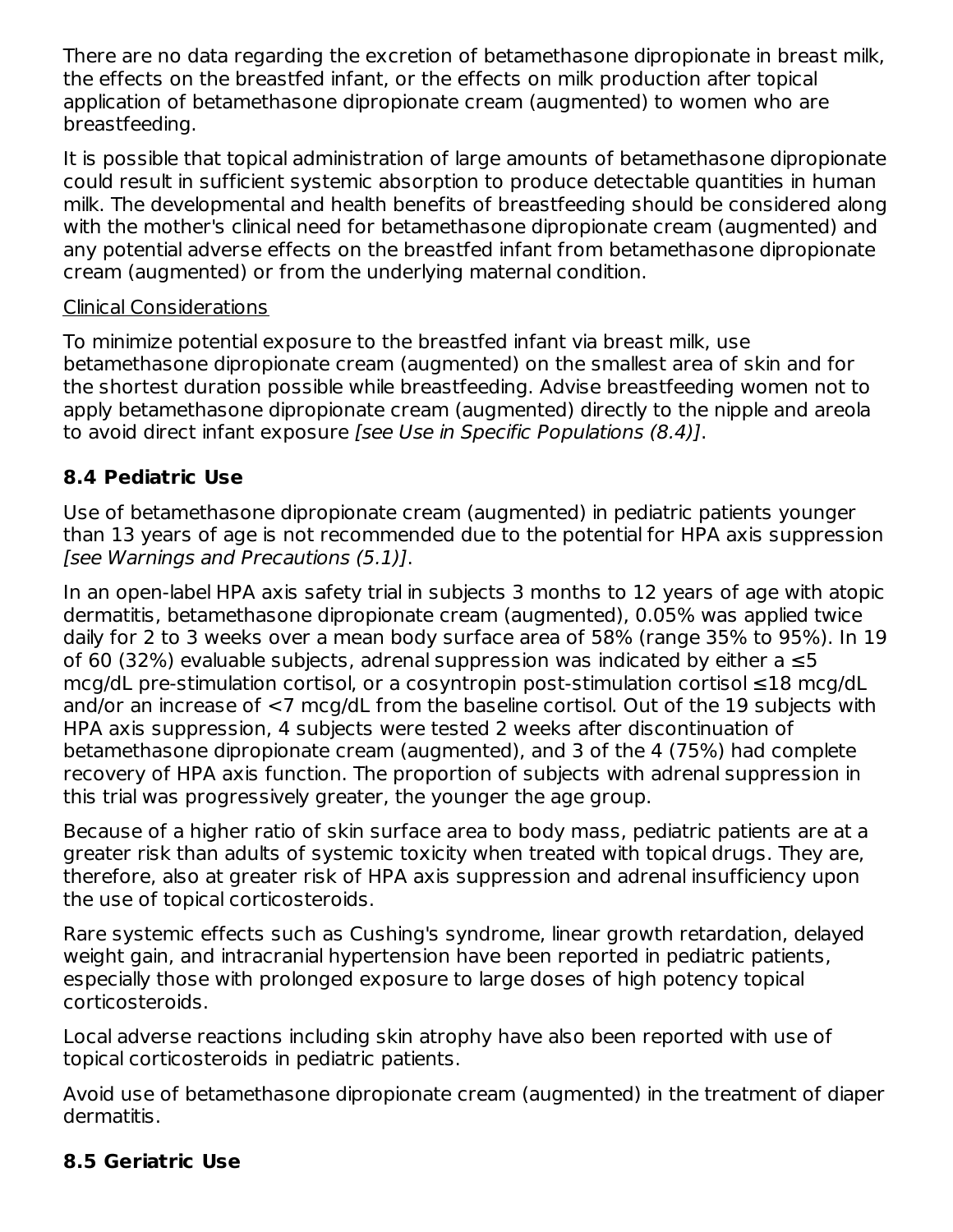Clinical trials of betamethasone dipropionate cream (augmented) included 104 subjects who were 65 years of age and over and 8 subjects who were 75 years of age and over. No overall differences in safety or effectiveness were observed between these subjects and younger subjects, and other reported clinical experience has not identified differences in responses between the elderly and younger patients. However, greater sensitivity of some older individuals cannot be ruled out.

## **11 DESCRIPTION**

Betamethasone dipropionate cream USP (augmented), 0.05% contains betamethasone dipropionate USP, a synthetic adrenocorticosteroid, for topical use in a cream base. Betamethasone, an analog of prednisolone, has a high degree of corticosteroid activity and a slight degree of mineralocorticoid activity. Betamethasone dipropionate is the 17,21-dipropionate ester of betamethasone.

Chemically, betamethasone dipropionate is 9-fluoro-11β,17,21-trihydroxy-16βmethylpregna-1,4-diene-3,20-dione 17,21-dipropionate, with the empirical formula  $C_{28}H_{37}$ FO<sub>7</sub>, a molecular weight of 504.6, and the following structural formula:



Betamethasone dipropionate is a white to creamy white, odorless crystalline powder, insoluble in water.

Each gram of betamethasone dipropionate cream USP (augmented), 0.05% contains: 0.64 mg betamethasone dipropionate USP (equivalent to 0.5 mg betamethasone) in a white cream base of carbomer homopolymer type C, ceteareth-30, chlorocresol, cyclomethicone, glyceryl oleate, propylene glycol, purified water, sodium hydroxide, sorbitol solution, white petrolatum and white wax.

# **12 CLINICAL PHARMACOLOGY**

## **12.1 Mechanism of Action**

Corticosteroids play a role in cellular signaling, immune function, inflammation, and protein regulation; however, the precise mechanism of action of betamethasone dipropionate cream (augmented) in corticosteroid responsive dermatoses is unknown.

## **12.2 Pharmacodynamics**

#### Vasoconstrictor Assay

Trials performed with betamethasone dipropionate cream (augmented), 0.05% indicate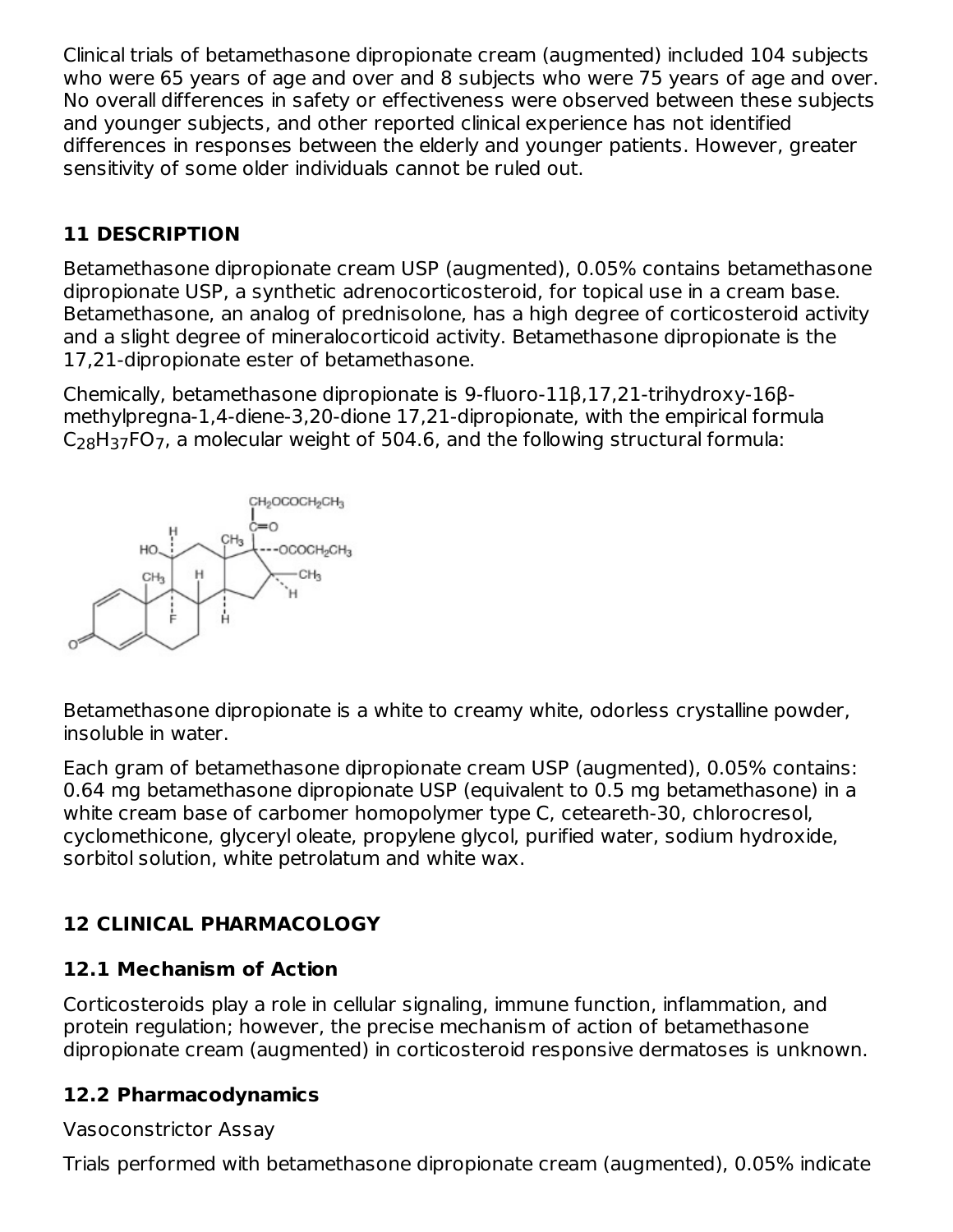that it is in the high range of potency as demonstrated in vasoconstrictor trials in healthy subjects when compared with other topical corticosteroids. However, similar blanching scores do not necessarily imply therapeutic equivalence.

#### **12.3 Pharmacokinetics**

No pharmacokinetics trials have been conducted with betamethasone dipropionate cream (augmented), 0.05%. The extent of percutaneous absorption of topical corticosteroids is determined by many factors including the vehicle, the integrity of the epidermal barrier, and the use of occlusive dressings.

Topical corticosteroids can be absorbed through normal intact skin. Inflammation and/or other disease processes in the skin may increase percutaneous absorption. Occlusive dressings substantially increase the percutaneous absorption of topical corticosteroids [see Dosage and Administration (2)].

Once absorbed through the skin, topical corticosteroids enter pharmacokinetic pathways similar to systemically administered corticosteroids. Corticosteroids are bound to plasma proteins in varying degrees, are metabolized primarily in the liver, and excreted by the kidneys. Some of the topical corticosteroids and their metabolites are also excreted into the bile.

# **13 NONCLINICAL TOXICOLOGY**

# **13.1 Carcinogenesis, Mutagenesis, Impairment of Fertility**

Long-term animal studies have not been performed to evaluate the carcinogenic potential of betamethasone dipropionate.

Betamethasone was negative in the bacterial mutagenicity assay (Salmonella typhimurium and Escherichia coli), and in the mammalian cell mutagenicity assay (CHO/HGPRT). It was positive in the in vitro human lymphocyte chromosome aberration assay, and equivocal in the *in vivo* mouse bone marrow micronucleus assay.

Studies in rabbits, mice, and rats using intramuscular doses up to 1, 33, and 2 mg/kg, respectively, resulted in dose-related increases in fetal resorptions in rabbits and mice.

# **14 CLINICAL STUDIES**

The safety and efficacy of betamethasone dipropionate cream (augmented) for the treatment of corticosteroid-responsive dermatoses have been established in two randomized and active controlled trials in subjects with chronic plaque psoriasis. A total of 81 subjects who received betamethasone dipropionate cream (augmented) were included in these trials. These trials evaluated betamethasone dipropionate cream (augmented) applied once or twice daily for 14 and 21 days, respectively, on bilateral paired psoriatic lesions. Betamethasone dipropionate cream (augmented) was shown to be effective in relieving the signs and symptoms of chronic plaque psoriasis.

# **16 HOW SUPPLIED/STORAGE AND HANDLING**

Betamethasone dipropionate cream USP (augmented), 0.05% is a white cream supplied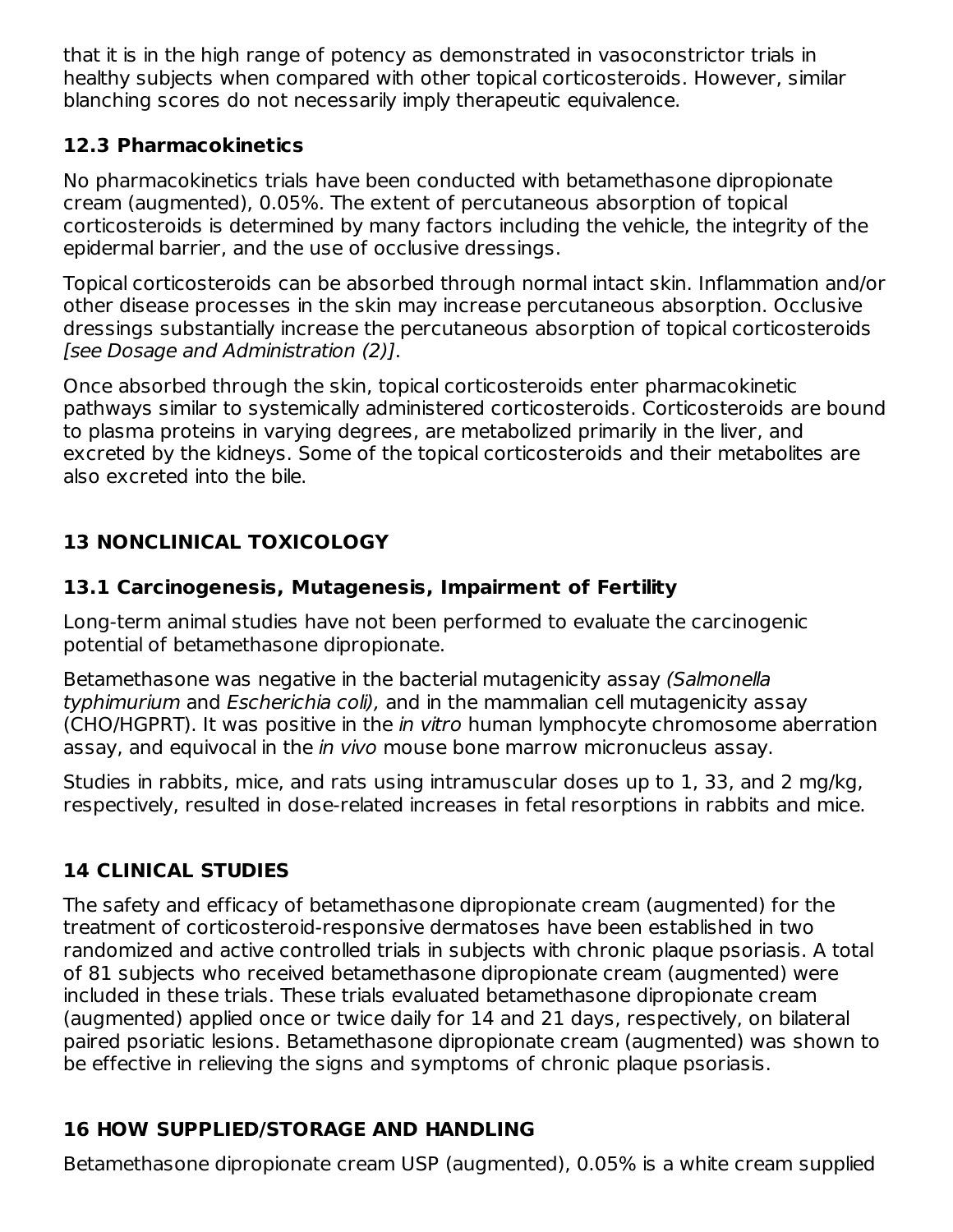in 50g (NDC 68788-7670-5) tube.

**Store at 20° to 25°C (68° to 77°F)** [see USP Controlled Room Temperature]. Protect from freezing.

#### **17 PATIENT COUNSELING INFORMATION**

Advise the patient to read the FDA-approved patient labeling (Patient Information).

Inform patients of the following:

- Discontinue therapy when control is achieved, unless directed otherwise by the physician.
- Use no more than 50 grams per week.
- Avoid contact with the eyes.
- Advise patients to report any visual symptoms to their healthcare providers.
- Avoid use of betamethasone dipropionate cream (augmented) on the face, underarms, or groin areas unless directed by the physician.
- Do not occlude the treatment area with bandage or other covering, unless directed by the physician.
- Note that local reactions and skin atrophy are more likely to occur with occlusive use, prolonged use or use of higher potency corticosteroids.
- Advise a woman to use betamethasone dipropionate cream (augmented) on the smallest area of skin and for the shortest duration possible while pregnant or breastfeeding. Advise breastfeeding women not to apply betamethasone dipropionate cream (augmented) directly to the nipple and areola to avoid direct infant exposure.

Mfd. by: Taro Pharmaceuticals Inc., Brampton, Ontario, Canada L6T 1C1

Dist. by: **Taro Pharmaceuticals U.S.A., Inc.,** Hawthorne, NY 10532

Revised: December 2020 5212541 53

#### **Patient Information Betamethasone Dipropionate (bay'' ta meth' a sone dye proe' pee oh nate) Cream (Augmented)**

**Important information: Betamethasone Dipropionate Cream (Augmented) is for use on skin only**. Do not use betamethasone dipropionate cream (augmented) in your eyes, mouth, or vagina.

**What is Betamethasone Dipropionate Cream (Augmented)?**

Betamethasone dipropionate cream (augmented) is a prescription corticosteroid medicine used on the skin (topical) for the relief of redness, swelling, heat, pain (inflammation) and itching, caused by certain skin problems in people 13 years of age and older.

• Betamethasone dipropionate cream (augmented) should not be used in children under 13 years of age.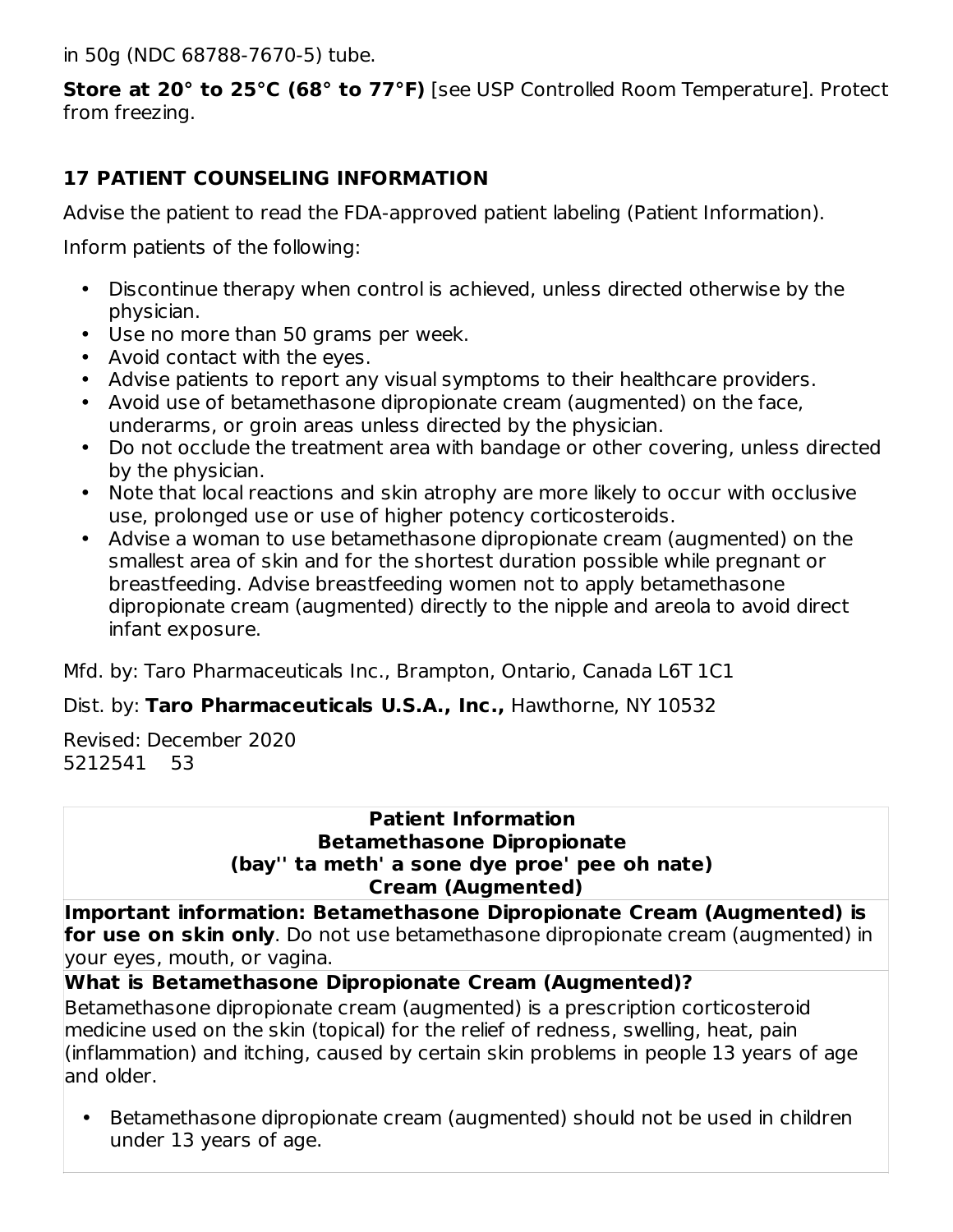#### **Do not use Betamethasone Dipropionate Cream (Augmented) if you** are

allergic to betamethasone dipropionate or any of the ingredients in betamethasone dipropionate cream (augmented). See the end of this leaflet for a complete list of ingredients in betamethasone dipropionate cream (augmented).

#### **Before using Betamethasone Dipropionate Cream (Augmented), tell your healthcare provider about all of your medical conditions, including if you:**

- have had irritation or other skin reaction to a steroid medicine in the past.
- have thinning of the skin (atrophy) at the treatment site.
- $\bullet$ have diabetes.
- have adrenal gland problems.
- have liver problems.
- have cataracts or glaucoma.
- are pregnant or plan to become pregnant. It is not known if betamethasone dipropionate cream (augmented) will harm your unborn baby. If you use betamethasone dipropionate cream (augmented) during pregnancy, use betamethasone dipropionate cream (augmented) on the smallest area of the skin and for the shortest time needed.
- are breastfeeding or plan to breastfeed. It is not known if betamethasone dipropionate cream (augmented) passes into your breast milk. Breastfeeding women should use betamethasone dipropionate cream (augmented) on the smallest area of the skin and for the shortest time needed. Do not apply betamethasone dipropionate cream (augmented) directly to the nipple and areola to avoid contact with your baby.

**Tell your healthcare provider about all the medicines you take,** including prescription and over-the-counter medicines, vitamins, and herbal supplements. **Especially** tell your healthcare provider if you take other corticosteroid medicines by mouth or injection or use other products on your skin or scalp that contain corticosteroids.

Do not use other products containing a steroid medicine with betamethasone dipropionate cream (augmented) without talking to your healthcare provider first.

## **How should I use Betamethasone Dipropionate Cream (Augmented)?**

- Use betamethasone dipropionate cream (augmented) exactly as your healthcare provider tells you to use it.
- Apply a thin layer (film) of betamethasone dipropionate cream (augmented) to the affected skin area 1 or 2 times each day. Do not use more than 50 grams of betamethasone dipropionate cream (augmented) in 1 week.
- Do not bandage, cover, or wrap the treated skin area unless your healthcare provider tells you to.
- Betamethasone dipropionate cream (augmented) should not be used to treat diaper rash or redness.
- Avoid using betamethasone dipropionate cream (augmented) on the face, groin, or underarms (armpits) or if thinning of the skin (atrophy) is present at the treatment site.
- Wash your hands after applying betamethasone dipropionate cream (augmented) unless you are using the medicine to treat your hands.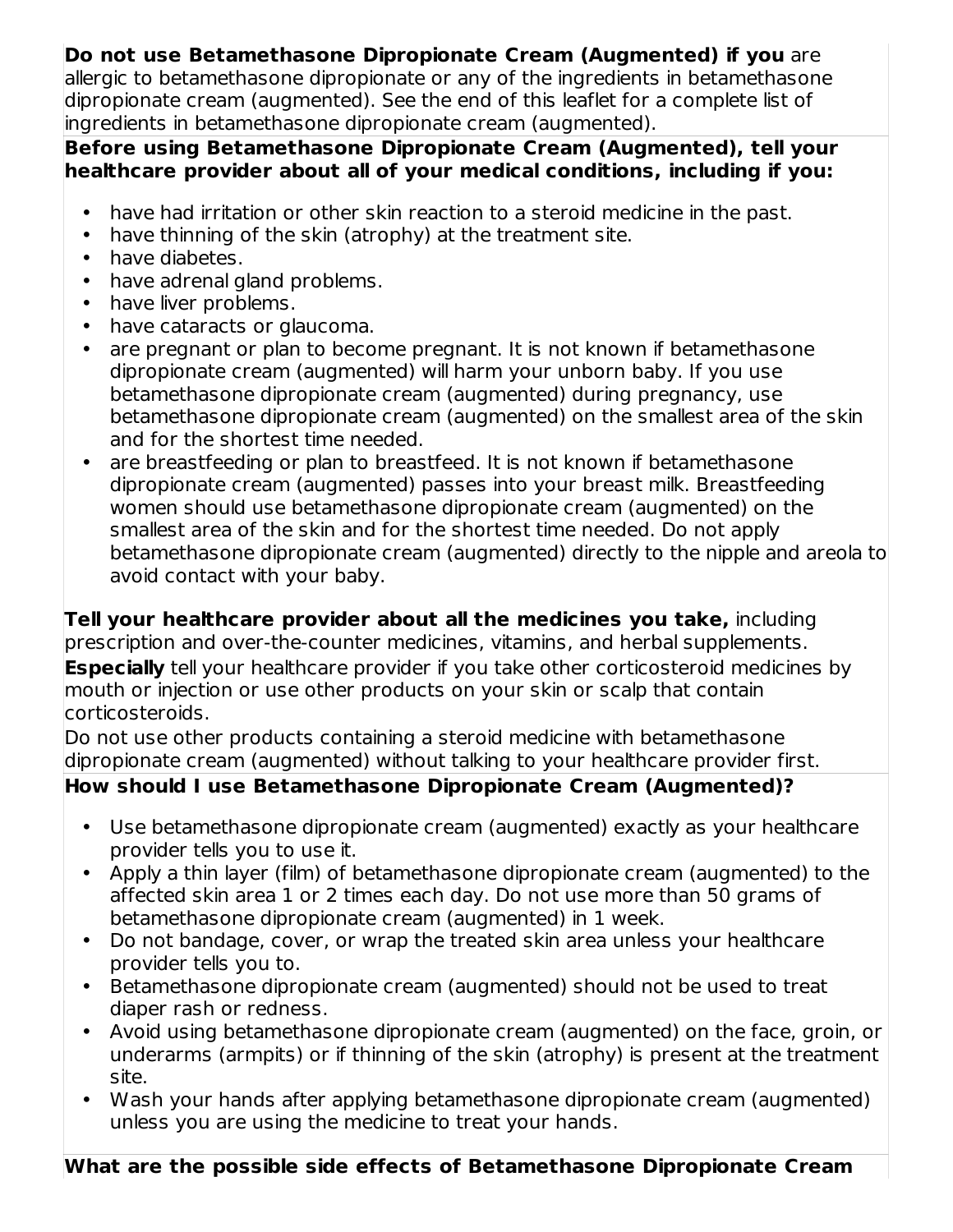# **(Augmented)?**

#### **Betamethasone Dipropionate Cream (Augmented) may cause serious side effects, including:**

- **Betamethasone dipropionate cream (augmented) can pass through your skin.** Too much betamethasone dipropionate cream (augmented) passing through your skin can cause your adrenal glands to stop working properly. Your healthcare provider may do blood tests to check for adrenal gland problems.
- **Cushing's syndrome**, a condition that happens when your body is exposed to too much of the hormone cortisol.
- **High blood sugar** (hyperglycemia).
- **Effects on growth and weight in children.**
- **Vision problems.** Topical corticosteroids including betamethasone dipropionate cream (augmented) may increase your chance of developing cataract(s) and glaucoma. Tell your healthcare provider if you develop blurred vision or other vision problems during treatment with betamethasone dipropionate cream (augmented).
- **Skin problems.** Skin problems including, allergic reactions (contact dermatitis) may happen during treatment with betamethasone dipropionate cream (augmented). Stop using betamethasone dipropionate cream (augmented) and tell your healthcare provider if you develop any skin reactions or have problems with healing during treatment with betamethasone dipropionate cream (augmented).

Your healthcare provider may do certain blood tests to check for side effects.

**The most common side effect of betamethasone dipropionate cream (augmented) in adults includes** stinging.

**The most common side effects of betamethasone dipropionate cream (augmented) in children include** thinning of the skin (atrophy), tiny red lines or blood vessels showing under the skin (telangiectasia), bruising and shininess.

These are not all of the possible side effects of betamethasone dipropionate cream (augmented).

Call your doctor for medical advice about side effects. You may report side effects to FDA at 1-800-FDA-1088.

# **How should I store Betamethasone Dipropionate Cream (Augmented)?**

- Store betamethasone dipropionate cream (augmented) at room temperature between 68°F to 77°F (20°C to 25°C). Protect from freezing.
- **Keep betamethasone dipropionate cream (augmented) and all medicines out of the reach of children.**

#### **General information about the safe and effective use of Betamethasone Dipropionate Cream (Augmented).**

Medicines are sometimes prescribed for purposes other than those listed in a Patient Information leaflet. Do not use betamethasone dipropionate cream (augmented) for a condition for which it was not prescribed. Do not give betamethasone dipropionate cream (augmented) to other people, even if they have the same symptoms that you have. It may harm them. You can ask your pharmacist or healthcare provider for information about betamethasone dipropionate cream (augmented) that is written for health professionals.

**What are the ingredients in Betamethasone Dipropionate Cream (Augmented)?**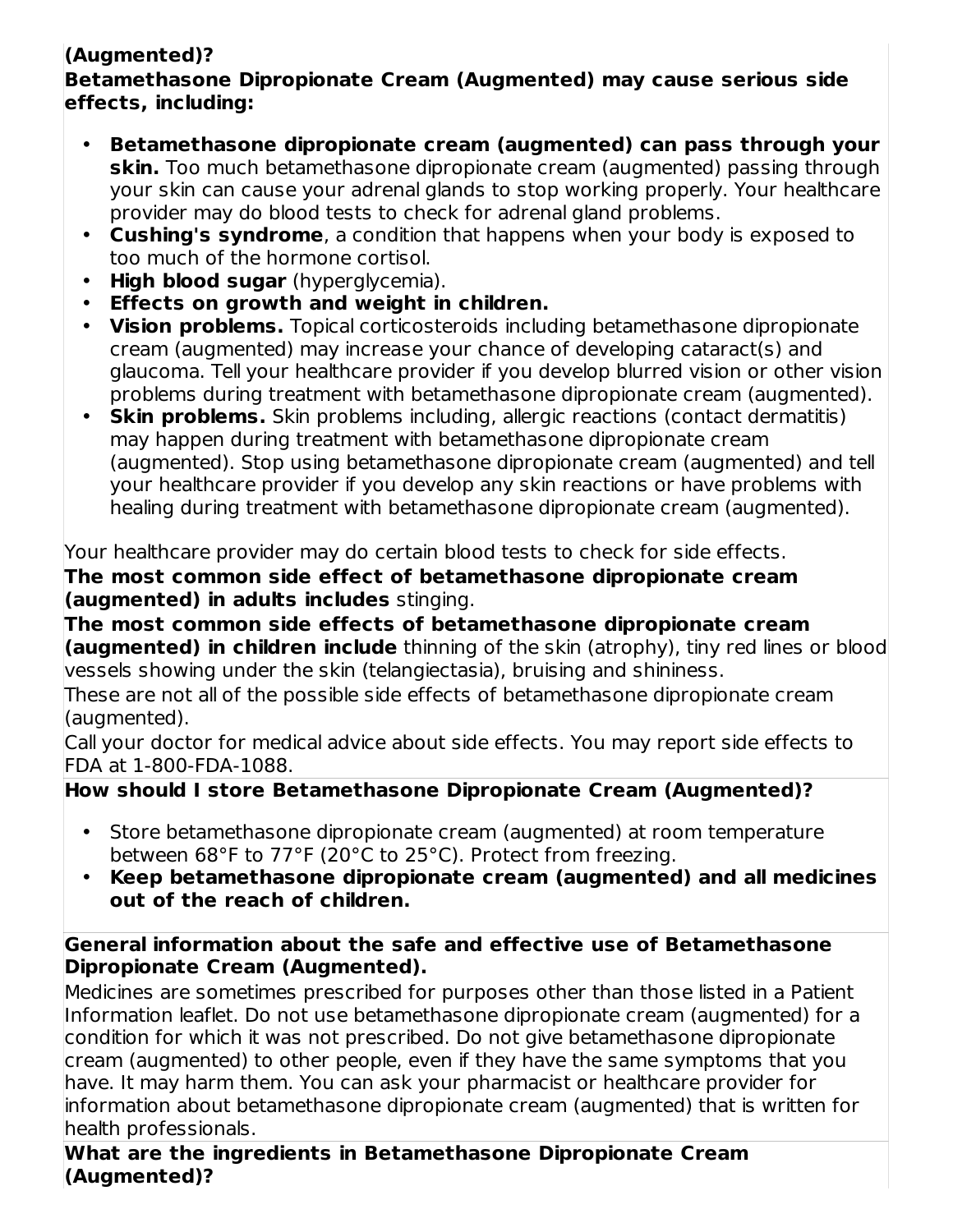**Active ingredient:** betamethasone dipropionate

**Inactive ingredients:** carbomer homopolymer type C, ceteareth-30, chlorocresol, cyclomethicone, glyceryl oleate, propylene glycol, purified water, sodium hydroxide, sorbitol solution, white petrolatum and white wax.

Manufactured by: Taro Pharmaceuticals Inc., Brampton, Ontario, Canada L6T 1C1 Distributed by: **Taro Pharmaceuticals U.S.A., Inc.,** Hawthorne, NY 10532 Revised: December 2020 5212541 53

This Patient Information has been approved by the U.S. Food and Drug Administration. Revised: 12/2020

#### **Relabeled By: Preferred Pharmaceuticals Inc.**

#### **PRINCIPAL DISPLAY PANEL - 50 g Tube Carton**

NDC 68788-7670-5

50 g

Betamethasone Dipropionate Cream USP (Augmented), 0.05%

Strength expressed as betamethasone

FOR DERMATOLOGIC USE ONLY. NOT FOR OPHTHALMIC USE.

Rx only

Keep this and all medications out of the reach of children.

TARO

#### **Relabeled By: Preferred Pharmaceuticals Inc.**



## **BETAMETHASONE DIPROPIONATE**

betamethasone dipropionate cream, augmented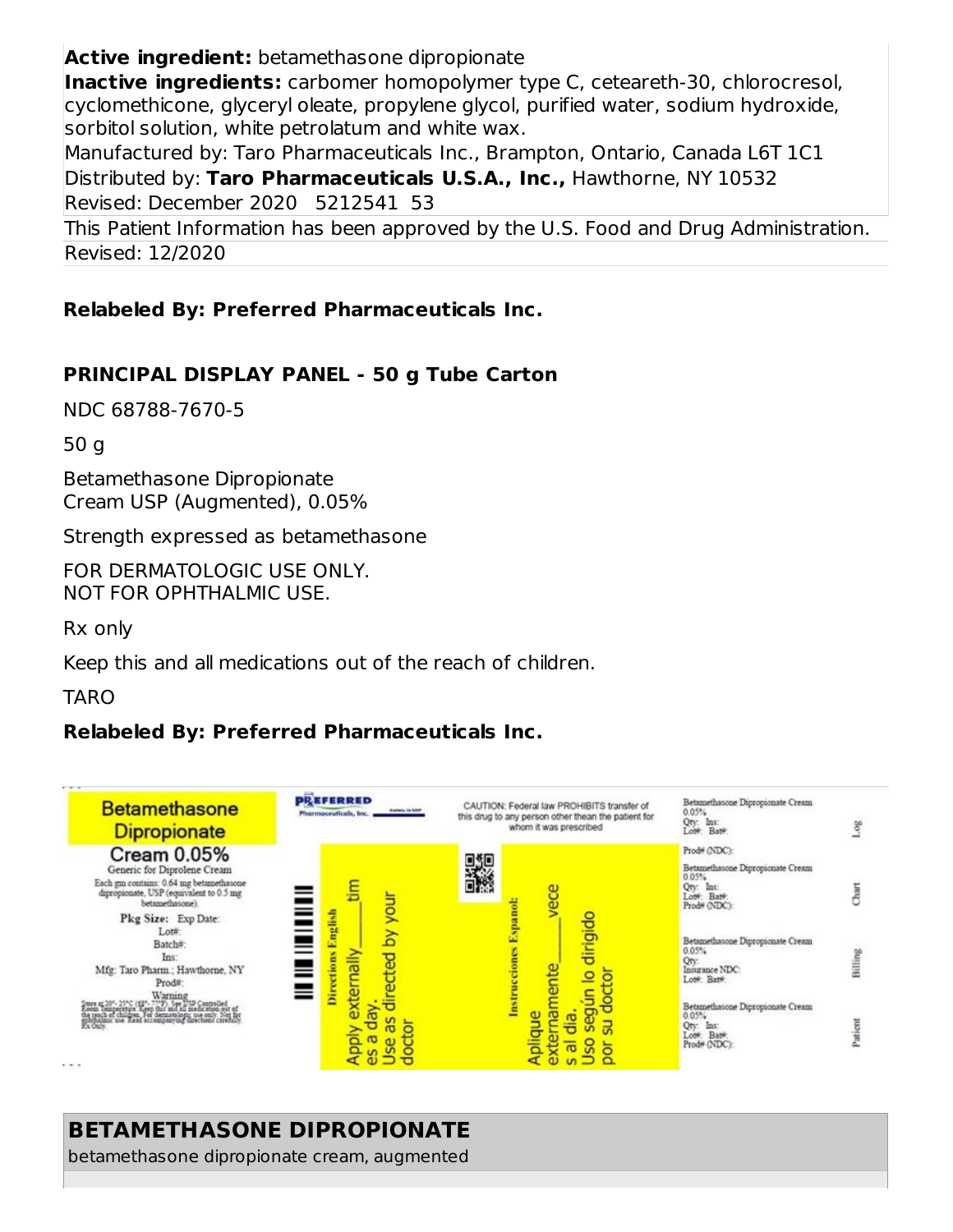|                                                                                    | <b>Product Information</b>          |                                                      |                                                                |                     |                                       |                                    |                 |                                     |  |  |  |
|------------------------------------------------------------------------------------|-------------------------------------|------------------------------------------------------|----------------------------------------------------------------|---------------------|---------------------------------------|------------------------------------|-----------------|-------------------------------------|--|--|--|
|                                                                                    | <b>Product Type</b>                 |                                                      | <b>HUMAN PRESCRIPTION</b><br><b>DRUG</b>                       |                     | <b>Item Code</b><br>(Source)          | NDC:68788-7670(NDC:51672-<br>1310) |                 |                                     |  |  |  |
|                                                                                    | <b>Route of Administration</b>      |                                                      | <b>TOPICAL</b>                                                 |                     |                                       |                                    |                 |                                     |  |  |  |
|                                                                                    |                                     |                                                      |                                                                |                     |                                       |                                    |                 |                                     |  |  |  |
| <b>Active Ingredient/Active Moiety</b>                                             |                                     |                                                      |                                                                |                     |                                       |                                    |                 |                                     |  |  |  |
|                                                                                    |                                     |                                                      | <b>Ingredient Name</b>                                         |                     | <b>Basis of</b><br><b>Strength</b>    |                                    | <b>Strength</b> |                                     |  |  |  |
|                                                                                    | UNII:9842X06Q6M)                    |                                                      | Betamethasone Dipropionate (UNII: 826Y60901U) (Betamethasone - |                     |                                       | Betamethasone                      |                 | 0.5 <sub>mg</sub><br>in $1g$        |  |  |  |
|                                                                                    |                                     |                                                      |                                                                |                     |                                       |                                    |                 |                                     |  |  |  |
| <b>Inactive Ingredients</b>                                                        |                                     |                                                      |                                                                |                     |                                       |                                    |                 |                                     |  |  |  |
|                                                                                    | <b>Ingredient Name</b>              |                                                      |                                                                |                     |                                       |                                    |                 | <b>Strength</b>                     |  |  |  |
| carbomer homopolymer type c (allyl pentaerythritol crosslinked) (UNII: 4Q93RCW27E) |                                     |                                                      |                                                                |                     |                                       |                                    |                 |                                     |  |  |  |
| ceteareth-30 (UNII: 1R9DCZ 5FOX)                                                   |                                     |                                                      |                                                                |                     |                                       |                                    |                 |                                     |  |  |  |
| chlorocresol (UNII: 36W53O7109)                                                    |                                     |                                                      |                                                                |                     |                                       |                                    |                 |                                     |  |  |  |
| cyclomethicone 5 (UNII: OTHT5PCIOR)                                                |                                     |                                                      |                                                                |                     |                                       |                                    |                 |                                     |  |  |  |
| glyceryl oleate (UNII: 4PC054V79P)<br>propylene glycol (UNII: 6DC9Q167V3)          |                                     |                                                      |                                                                |                     |                                       |                                    |                 |                                     |  |  |  |
| water (UNII: 059QF0KO0R)                                                           |                                     |                                                      |                                                                |                     |                                       |                                    |                 |                                     |  |  |  |
| sodium hydroxide (UNII: 55X04QC32I)                                                |                                     |                                                      |                                                                |                     |                                       |                                    |                 |                                     |  |  |  |
| sorbitol (UNII: 506T60A25R)                                                        |                                     |                                                      |                                                                |                     |                                       |                                    |                 |                                     |  |  |  |
| petrolatum (UNII: 4T6H12BN9U)                                                      |                                     |                                                      |                                                                |                     |                                       |                                    |                 |                                     |  |  |  |
| white wax (UNII: 7G1J5DA97F)                                                       |                                     |                                                      |                                                                |                     |                                       |                                    |                 |                                     |  |  |  |
|                                                                                    |                                     |                                                      |                                                                |                     |                                       |                                    |                 |                                     |  |  |  |
| <b>Product Characteristics</b>                                                     |                                     |                                                      |                                                                |                     |                                       |                                    |                 |                                     |  |  |  |
| Color                                                                              |                                     |                                                      | White                                                          | <b>Score</b>        |                                       |                                    |                 |                                     |  |  |  |
| <b>Shape</b>                                                                       |                                     |                                                      |                                                                | <b>Size</b>         |                                       |                                    |                 |                                     |  |  |  |
| Flavor                                                                             |                                     |                                                      |                                                                | <b>Imprint Code</b> |                                       |                                    |                 |                                     |  |  |  |
| <b>Contains</b>                                                                    |                                     |                                                      |                                                                |                     |                                       |                                    |                 |                                     |  |  |  |
|                                                                                    |                                     |                                                      |                                                                |                     |                                       |                                    |                 |                                     |  |  |  |
|                                                                                    | <b>Packaging</b>                    |                                                      |                                                                |                     |                                       |                                    |                 |                                     |  |  |  |
| #                                                                                  | <b>Item Code</b>                    |                                                      | <b>Package Description</b>                                     |                     | <b>Marketing Start</b><br><b>Date</b> |                                    |                 | <b>Marketing End</b><br><b>Date</b> |  |  |  |
| 1                                                                                  | NDC:68788-<br>7670-5                | 1 in 1 CARTON                                        |                                                                |                     | 02/28/2020                            |                                    |                 |                                     |  |  |  |
| 1                                                                                  |                                     | 50 g in 1 TUBE; Type 0: Not a Combination<br>Product |                                                                |                     |                                       |                                    |                 |                                     |  |  |  |
|                                                                                    |                                     |                                                      |                                                                |                     |                                       |                                    |                 |                                     |  |  |  |
| <b>Marketing Information</b>                                                       |                                     |                                                      |                                                                |                     |                                       |                                    |                 |                                     |  |  |  |
|                                                                                    | <b>Marketing</b><br><b>Category</b> |                                                      | <b>Application Number or Monograph</b><br><b>Citation</b>      |                     | <b>Marketing Start</b><br><b>Date</b> |                                    |                 | <b>Marketing End</b><br>Date        |  |  |  |
|                                                                                    | <b>ANDA</b>                         | ANDA076543                                           |                                                                |                     | 02/28/2020                            |                                    |                 |                                     |  |  |  |
|                                                                                    |                                     |                                                      |                                                                |                     |                                       |                                    |                 |                                     |  |  |  |